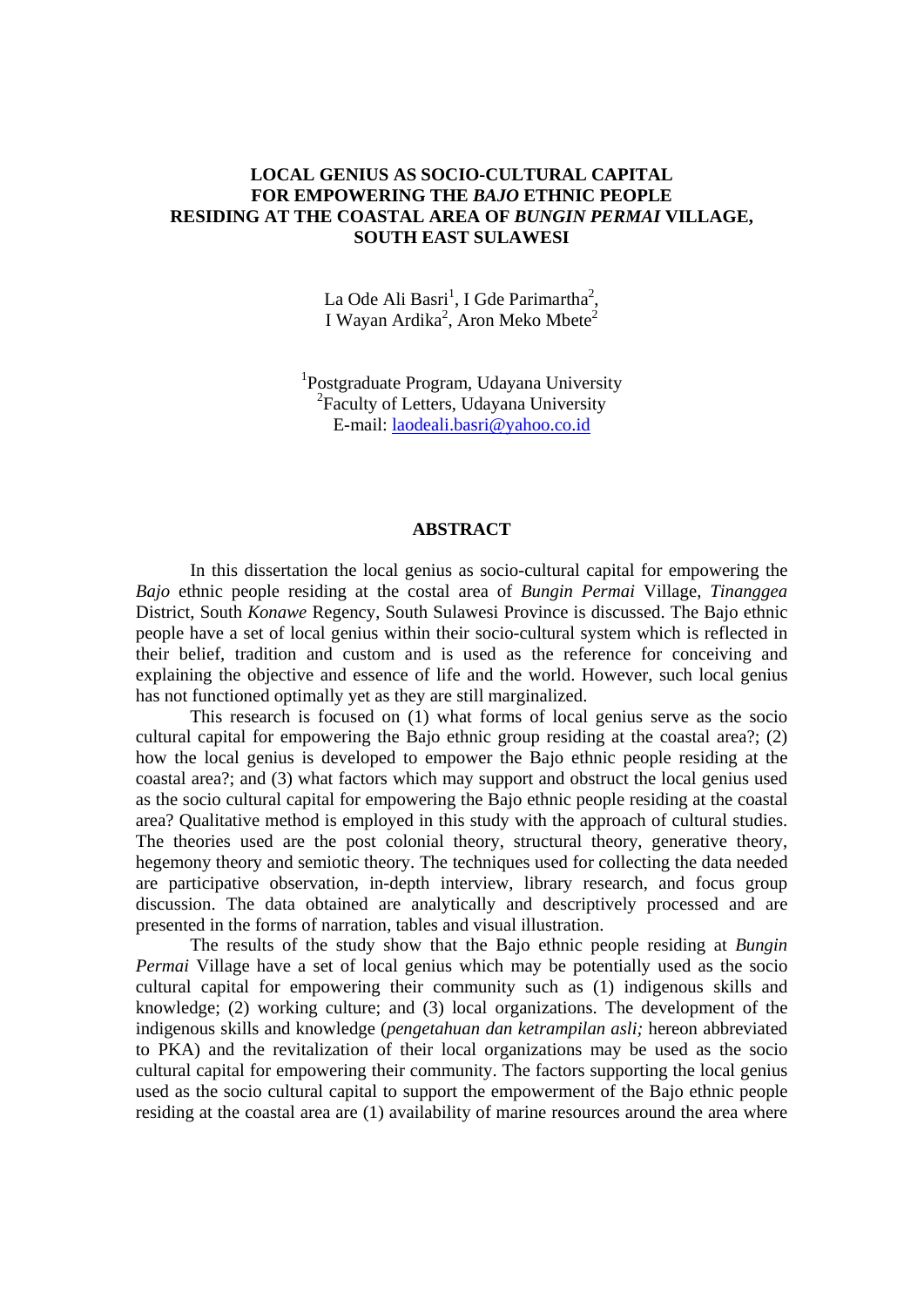they live; (2) the existence of their local organizations; (3) being supporting by the community and the government. The factors obstructing the local genius used as the socio cultural capital to support the empowerment of the Bajo ethnic people residing at the coastal area are (1) capitalistic economic transformation taking place within their community; (2) collision against the mainland community with regard to cultural values; (3) low quality human resources; (4) negative image of the Bajo community. The meanings of the local genius as the socio cultural capital for empowering the community are (1) cultural preservation; (2) community empowerment and independence.

Keywords: local genius, socio cultural capital, empowerment and Bajo ethnic people.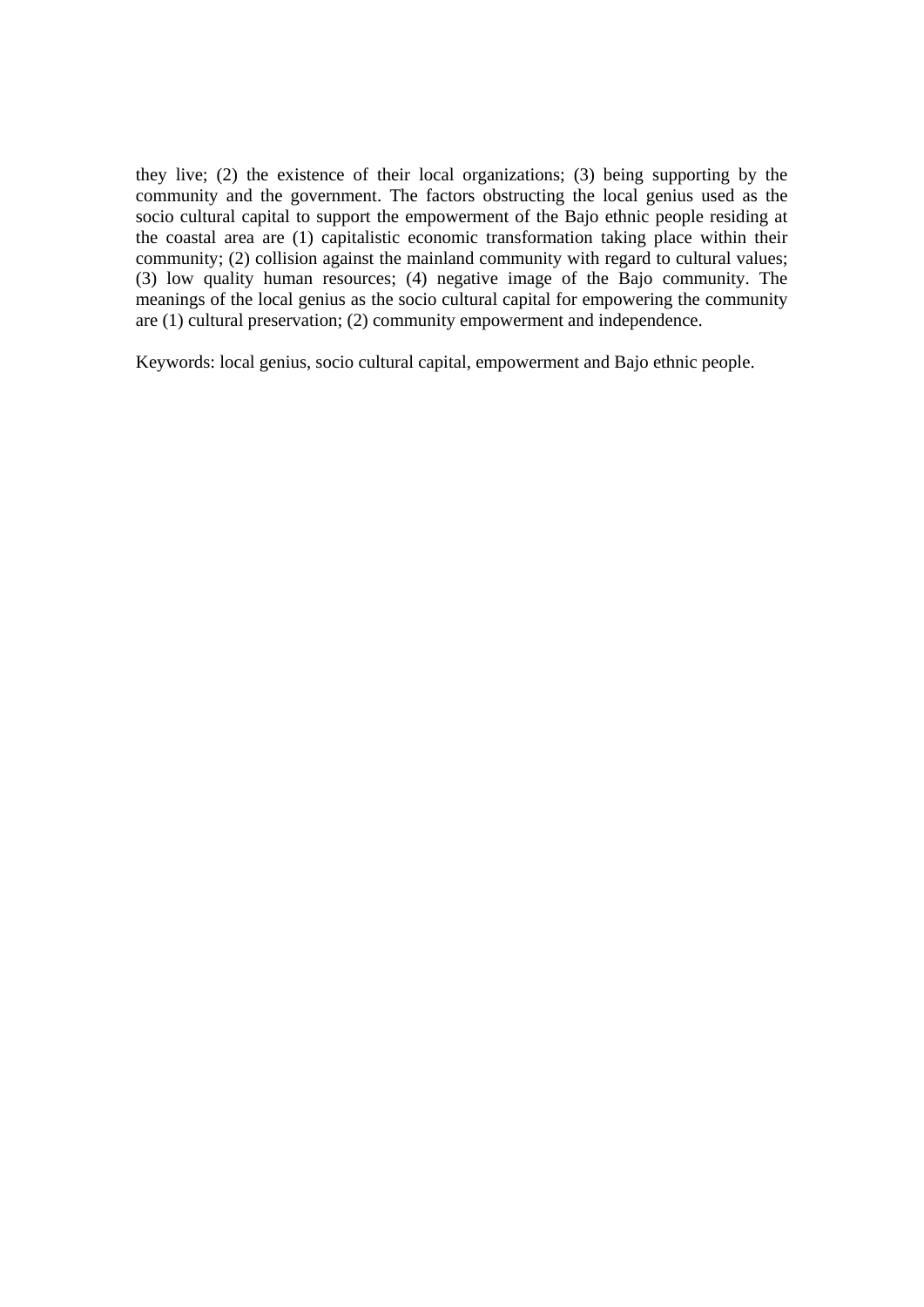### **INTRODUCTION**

 The Bejo ethnic people live at the coastal area of *Bungin Permai* Village, *Tinanggea* District, South *Konawe* District, South East Sulawesi Province. As the people living at the coastal area, they have a set of local genius which has been inherited from their ancestors or which has been the knowledge resulting from the interaction between them and the nature (sea). Such local genius has been the cultural element of the Bajo culture which has been preserved and has had immunity to the change taking place within the order of societal life. It has also controlled and directed the culture adhered to by the Bajo people and can be observed from their philosophical teachings stating that "*Papu manang' ita lino bake isi-isina, kita naja manusiana mamikiria bhatingga kolena mangelolana*", (God has created the world with what it contains for human beings and we are left to think about and manage it well and wisely). As far as this philosophy is concerned, the Bejo people are of the opinion that they will never starve or, in other words, they will never suffer from poverty as the sea and what resources it contains are limitless. Similarly, the gardens they look after and the compounds where they live also contain resources which allow them to survive. In exploring the nature, the Bajo people refer to four principles (*empat prinsip*, hereon abbreviated to 4D). They are Being Conscious (*pindara wuto*), Self Endurance (*pindara wuto*), Self Prestige (*parasaeya wuto*) and Self Confidence (*patappa wuto*).

 With regard to practical skills, the Bajo people living at Bungin Village have a set of specific skills which are needed to manage fish after being caught. They are skillful in drying fish by employing *kanasa* (salting) technique, *katawo* (smoking) technique and *paminda* (preserving) technique. The dried fish is usually stored as stock for consumption during low season or the periods of time when the moon shines brightly and when it is extremely wavy and windy. In addition, they are also skilful in making condiment made from pounded and fermented shrimp or small fish (*terasi*) and in making plaited materials (*anyam-anyaman*). Furthermore, many housewives are skillful in making seaweed cakes.

 In the meantime, the subsistence economic system which is still adhered to by the Bajo people has resulted in subsistence ethics. Such ethics constitutes the response they give to the fact that they are close to the critical border of subsistence reflected by their poverty and underdevelopment. It is from here that they establish their ethic foundation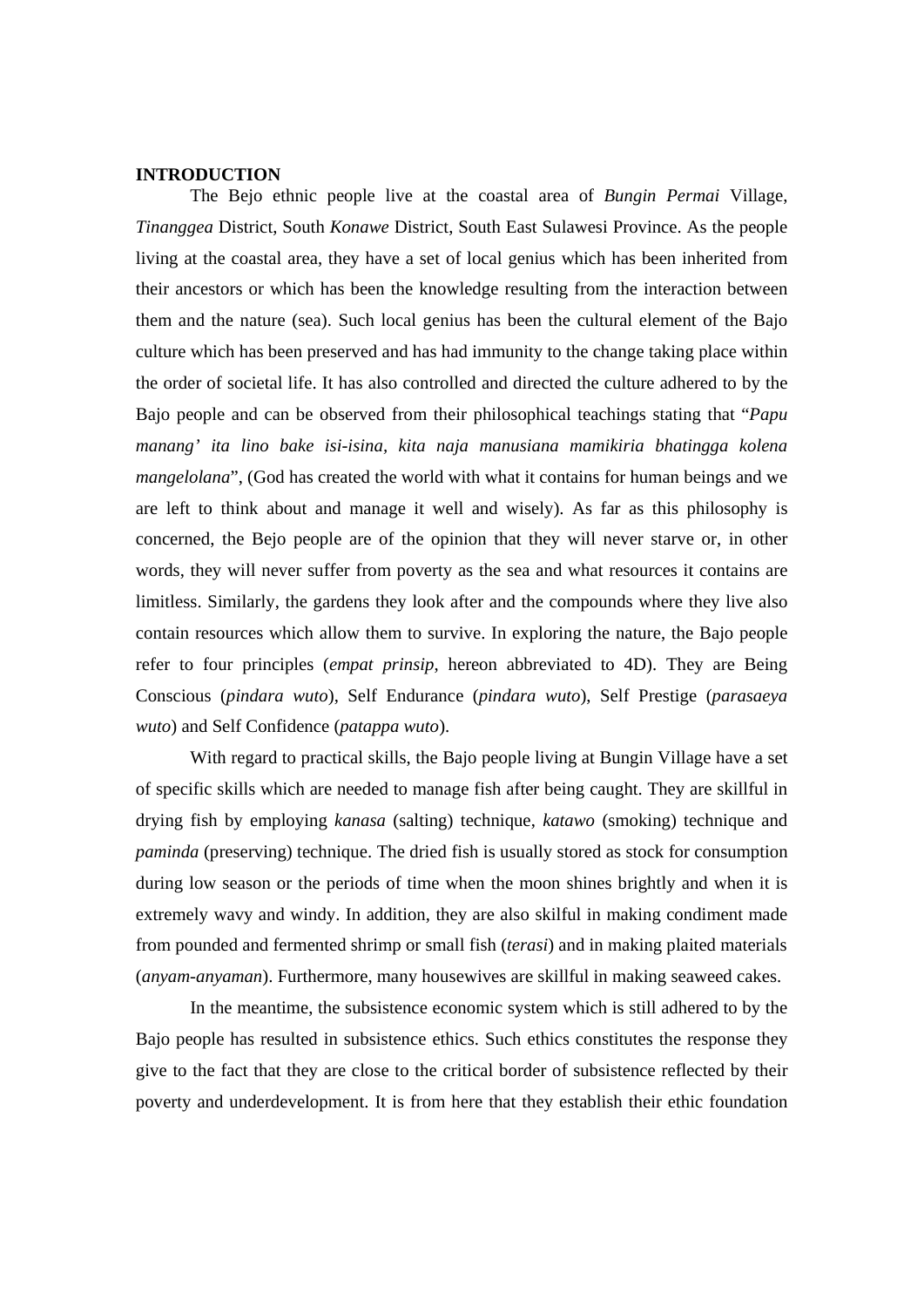of subsistence based on the principle of safety first. What is meant is that priority is given to safety and that risks are reduced. Such ethics is actualized by diversifying occupations, establishing cooperative patterns through traditional organizations such as *rarambanga* (the Bajo social network). Through this organization they cooperate and help each other in various aspects of life. They work together and help each other in producing and exploitating marine resources and in the societal activities which involve family or household network, friends and neighbors. Such a social network is established based on the philosophy of *sikaada* (mutually accepting each other's condition), *sippatapa* (mutually trusting each other) and *situlutulu* (helping each other).

 The Bajo people, who work as traditional farmers, recognize that the number of resources made available by the sea is limited and will be used up or will be decreasing. Therefore, they have developed some particular environmentally-friendly tools and techniques for catching fish such as *ngarempah, ambai, matubba, nubba* and so forth. The amount of fish they catch and the marine yields they collect do not exceed their family needs.

 However, such local genius does not function optimally. The reason is that they are still marginalized and are considered low-income community. In addition, they are still considered rough and difficult to be organized by the mainland community. Furthermore, they are always unfairly treated by the other communities such as middlemen who determine the fish price. They are also the victims of the usurers under the guise of any cooperative who give them loans with high interest. Apart from that, their underdevelopment can be seen from their limited accessibility to public and social facilities and infrastructure, their low quality human resources, their limited accessibility to capital and local product market, unavailability of any economic social organization which serves as the community development instrument.

 This research aims at exploring the local genius owned by the Bajo people which may serve as the socio cultural capital for empowering the Bajo ethnic people who reside at the coastal area. The problems of this study can be formulated as follows: (1) what forms of the local genius owned by the Bajo people can serve as the socio cultural capital for empowering the Bajo ethnic of *Bungin Permai* living at the coastal area of South East Sulawesi; (2) how the local genius can be developed as a strategy for empowering the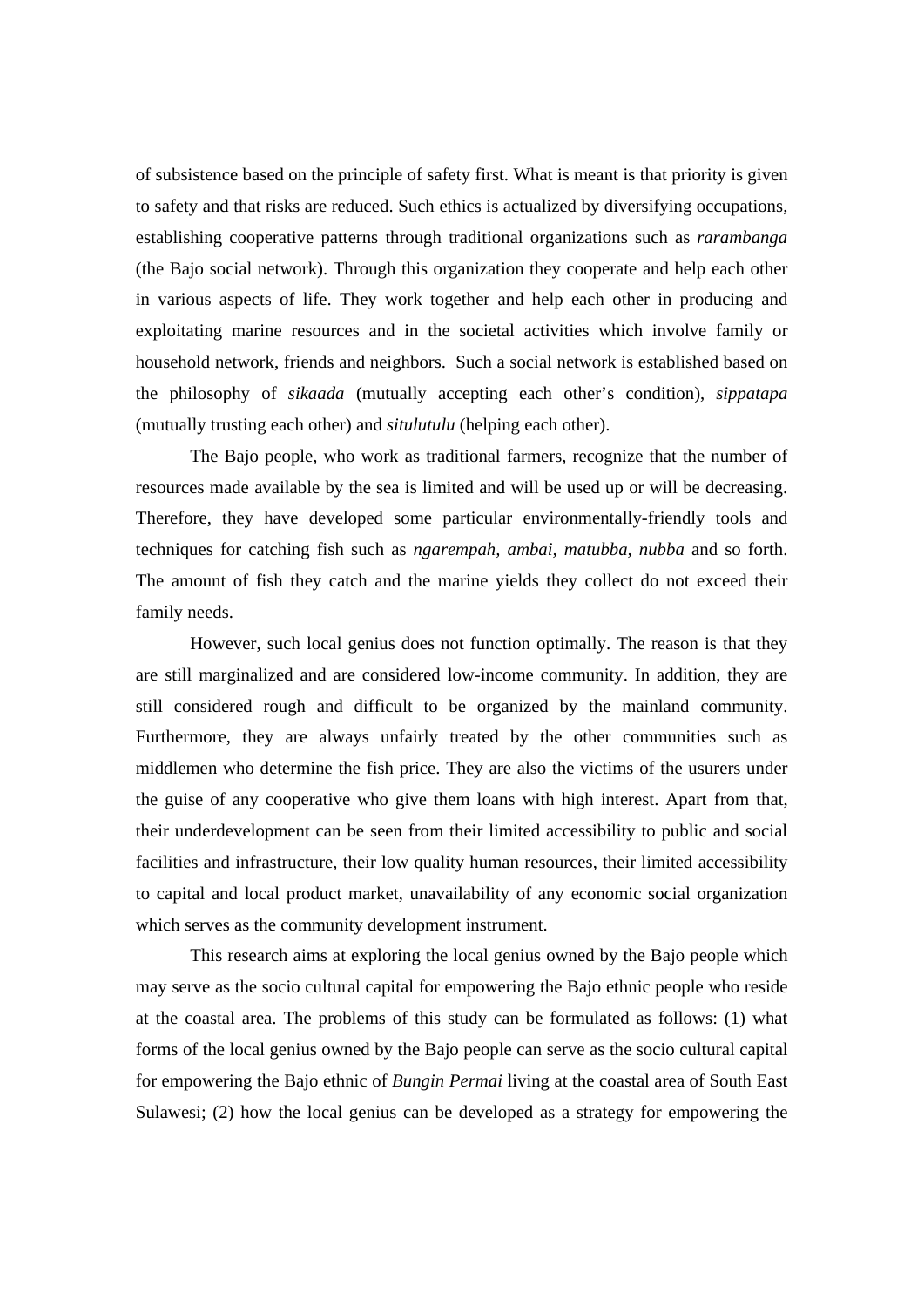Bajo ethnic people of *Bungin Permai* living at the coastal area; and (3) what factors may support and obstruct the local genius used as the socio cultural capital for empowering the Bajo community, and what are the meanings of the local genius used as the capital for empowering the community.

## **MATERIAL AND DISCUSSION**

 Qualitative method is used to present the local genius owned by the Bajo people living at the coastal area of *Bungin Permai* Village, *Tinanggea* District, South *Konawe* Regency, South East Sulawesi Province which is used as the socio cultural capital for empowering the community. Then the local genius owned by the Bajo ethnic group is transformed into a strategy for empowering them. This study was conducted in several stages. *First*, the ethnographic data on the Bajo people with their local genius were collected. Then the collected data were initially analyzed for construction as the capital for empowering the community. *Second*, the theories used to analyze the problems were selected such as the postcolonial theory, structural theory, hegemony theory, generative theory and semiotic theory. *Third*, the data were compiled, categorized, compared and interpreted. *Fourth*, the results of the research were written.

#### **FINDINGS OF THE STUDY**

The findings of the study can be generally described as follows:

1. The stigma stating that the Bajo community is less civilized is a construction of political interests and capitalistic economy which have been transformed through the state strength starting from the central government to the local entrepreneurs and their cronies. The reason is that as far as the empirical data on the Bajo people is concerned, they have a set of highly strategic and potential high local values which may be used as a strategy for empowering the local culturally-based people living in the coastal area, and which may be potentially packaged as an alternative model for managing marine and coastal resources. The conventional environmental management model has failed. Nowadays, the sea and coastal environment is extremely damaged, resulting from the excessive extraction and less attention paid to the aspect of sustainability. The local genius which may be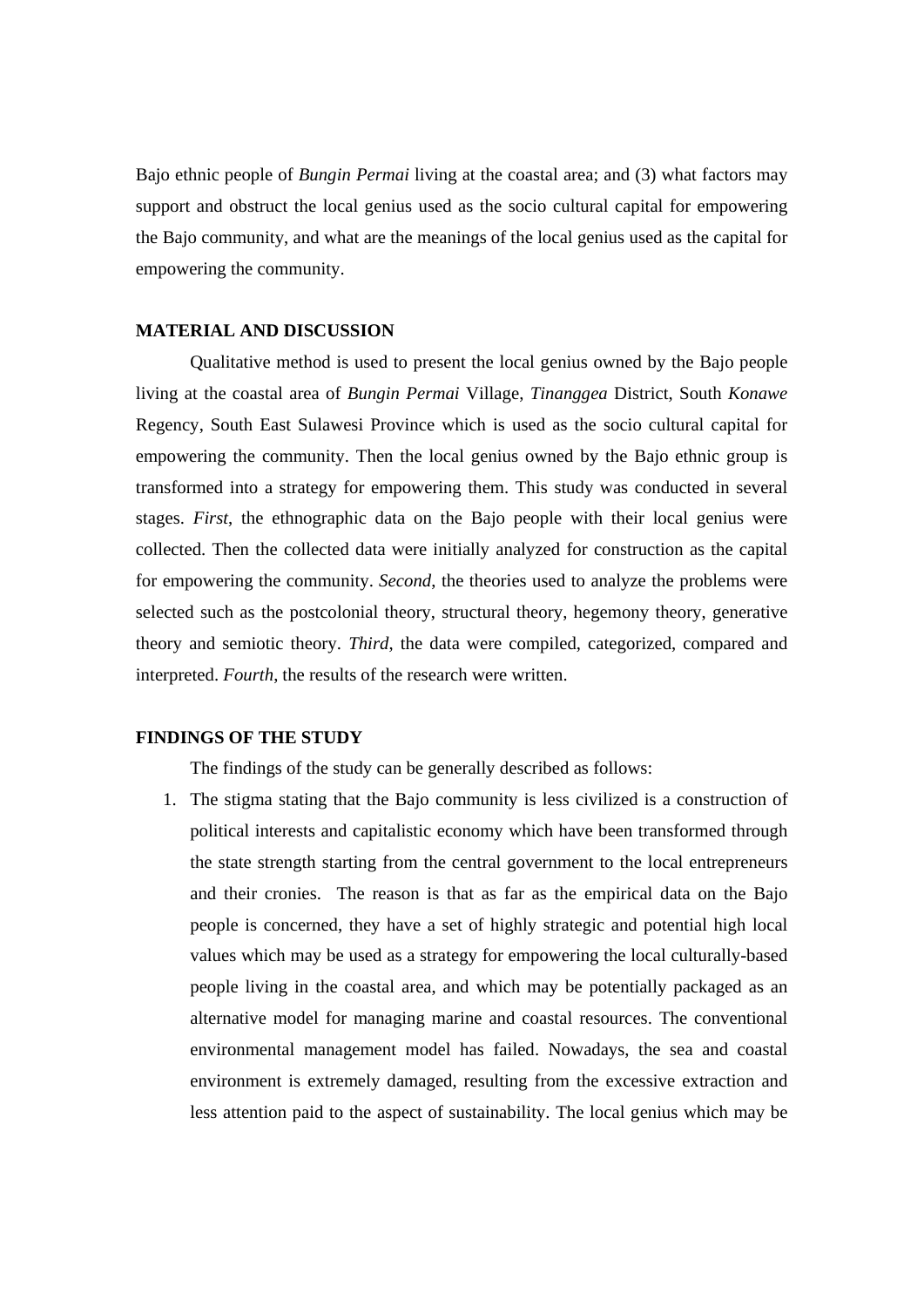reproduced as the strategy for empowering the community includes the revitalization of their indigenous knowledge and the revitalization of function of *rarambanga*. While the local genius which may be constructed as the model of marine and coastal resources is their ecological local genius. The normative regulations they have applied should be changed into the village legal formal regulations (referred to *Peraturan Desa*). However, such a legal transformation should start from an initial stage as what they have done so far to manage the sea is part their habit (*folkways*).

- 2. The Bajo people have been exploited by the other parties or communities. This and their more and more complex daily needs have been responsible for their getting powerless. In order to survive, they have used their set of local genius as the socio cultural capital. However, their local genius which cannot be separated from mystical belief tend to be left behind. The globalization current which does not believe in mystics, mythology and other irrational things has been responsible for the extinction of their mystical local genius and its substances. In addition, the growth of population leading to the rise in economic needs has made them do their best to find easier ways of collecting money which tend to break their ascetic values.
- 3. Socio-culturally, they are fishermen which are different from the other communities. Such a difference can be seen from their mentality and living orientation. As fishermen, who catch fish, they are faced with ecological situation and domain and it is difficult to control their products as their targets are the wild sea resources. In other words, their targets are not permanent in nature. This means that the amount of their products cannot be predicted, depending on the weather and the situation of the marine resources, especially fish. They consider that managing the marine sources are their main job, although they know that this is a highly risky job as the sea is such an open accessible area that competition among fishermen frequently takes place. According to them, working as fishermen is not just a profession but has been the only way of life. Therefore, the Bejo people will always inherit the catching fish tradition to the next generation although such a profession is still marginalized.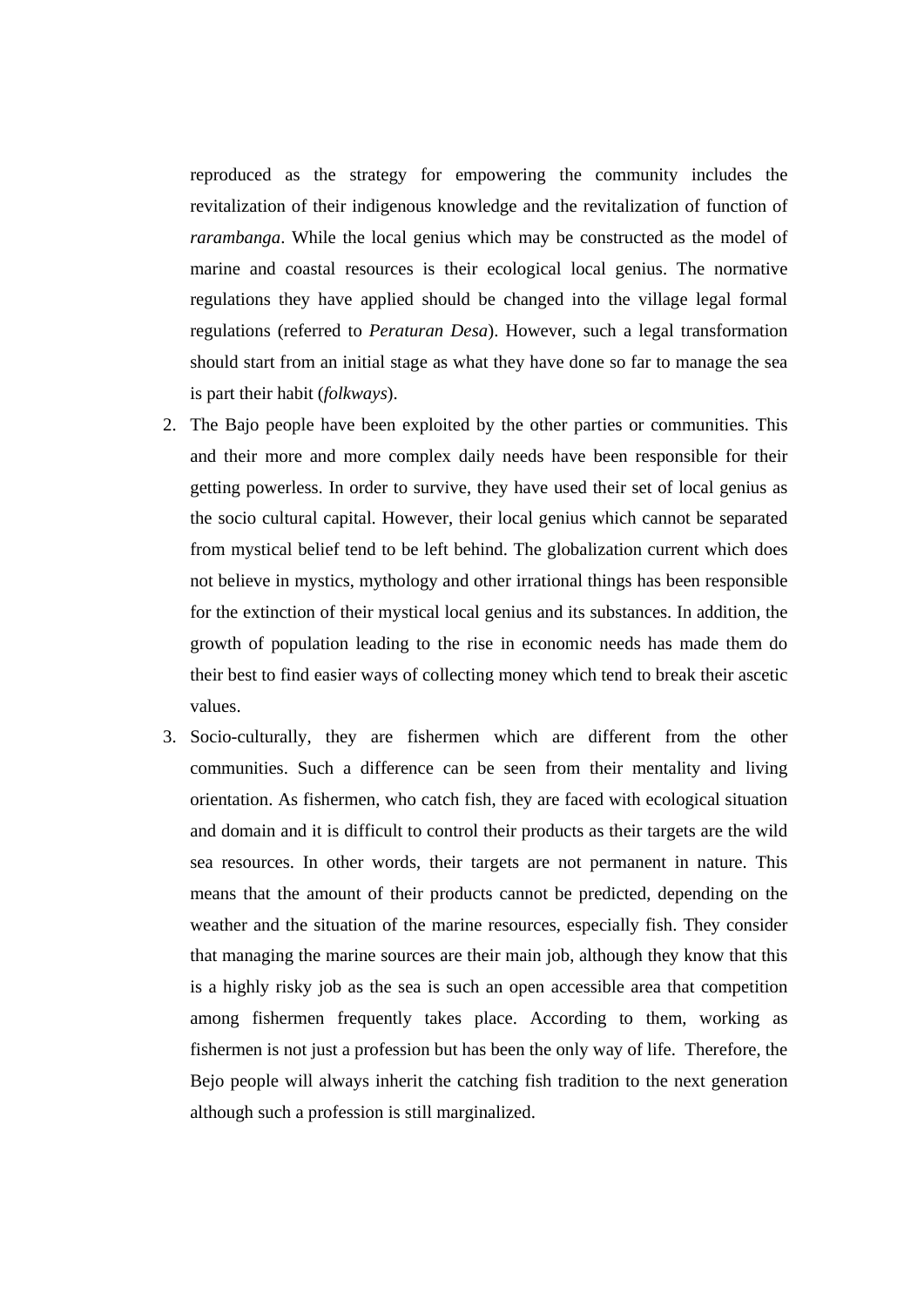### **CONCLUSIONS OF THE STUDY**

The conclusions of the study can be described as follows:

- 1. One form of the local genius owned by the Bajo people living at *Bungi Permai* Village which can be used as the socio cultural capital for empowering the community is their traditional organization. It is used as the umbrella for protecting their social activities and as the strategy to encounter the pressures resulting from the attempts made to fulfill their needs. Such a local organization is known as the *rarambanga* or the social network by which they work together and help each other to fulfill their needs based on the philosophy of *situlutulu* (helping each other), *sippatappa* (trusting each other), *sikaada* (accepting one's advantages and disadvantages). The forms of the local genius which are used as the cultural capital for empowering the Bajo people are: (1) indigenous knowledge; that is, the indigenous knowledge and skills inherited from their ancestors from generation to generation in the form of knowledge of natural phenomenon, marine biota environment, sea water environment, catching fish traditional technology, and life skills such as plaiting and fish processing; (2) the Bajo ethics can be seen from their philosophy, that is, "*Papu manak ita lino bake isi-isina kita naja manusiana mamikiria bhatinga kole'na mangelonna".* The meaning is that God has submitted the earth and what it contains to human beings. We are just supposed to think about how to manage them. The Bajo people refer to four principles known as 4D when working. They are *pindara wuto* (Being Self Conscious), *taami wuto* (Self Endurance), *parasaeya wuto* (Self-esteem) and *patappa wuto* (Self confidence).
- 2. Based on what has been identified and interpreted as far as the local genius owned by the Bajo people is concerned, two strategies can be formulated to empower the Bajo community. They are (1) the utilization of their indigenous knowledge as the strategy of empowerment. In this strategy, their knowledge, local genius and natural resources available in their geographical surrounding are used as the basic capital for empowering them through guidance and training; (2) the function of *rarambanga*, as the traditional organization of the Bajo people, should be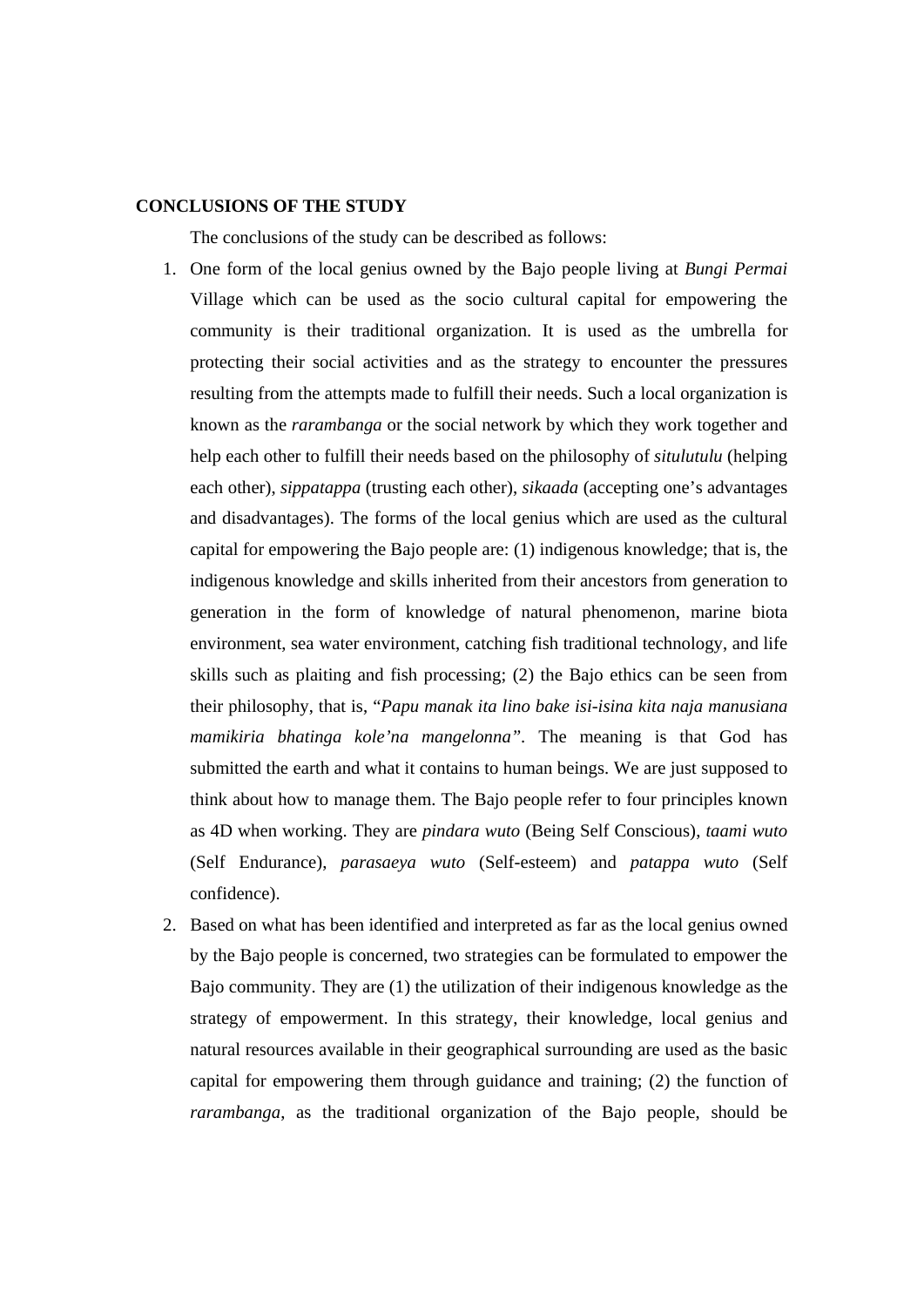revitalized. What is meant by this strategy is that individuals are directed in such a way that they are involved in productive group activities. Then, the groups created are organized into a bigger group, which is expected to be the initial legal financial establishment in the village which may be in the form of either a cooperative or a village bank.

3. The utilization of the local genius as the socio cultural capital for empowering the Bajo ethnic group living in the coastal area is supported by several factors such as (1) availability of the marine resources and the coast around the area where they live; (2) the local organizations and the other cultural values are still in existence in the Bajo community; (3) being supported by the government and community. Apart from the supporting factors, there are also obstructing factors such as (1) capitalistic economic transformation which has been taking place in the Bajo societal life at Bajo *Bungin* Village; (2) there has been a cultural collision between them and the mainland community; (3) their low quality human resources; (4) the policy applied by the government has been less accommodative. The meanings of utilization of the local genius as the socio cultural capital for empowering the community are as follows. (1) Cultural preservation, that is, the Bajo people have attempted to preserve their traditional culture and to maintain their traditional life in such a way that they serve as the collective identity of the Bajo community; (2) Empowerment meaningfulness, that is, their position is developed, made independent and strengthened so that they will be able to be economically, socially and culturally independent.

# **BIBLIOGRAPHY**

Anwar, 2007. *Managemen Pemberdayaan Perempuan Nelayan Bajo*. Bandung :

Alfabeta.

\_\_\_\_\_\_, 2008. *Asal Usul Persebaran Suku Bajo*. Kendari: Unhalu Press.

Ardika, I Wayan, 2007. "Kebudayaan Lokal, Multikultural dan Politik Identitas dalam Refleksi Hubungan Anteretnis antara Kearifan Lokal dengan Warga Cina di Bali". Dalam: *Jurnal Lembaga Kebudayaan UGM*, Edisi Maret, Tahun 2007.